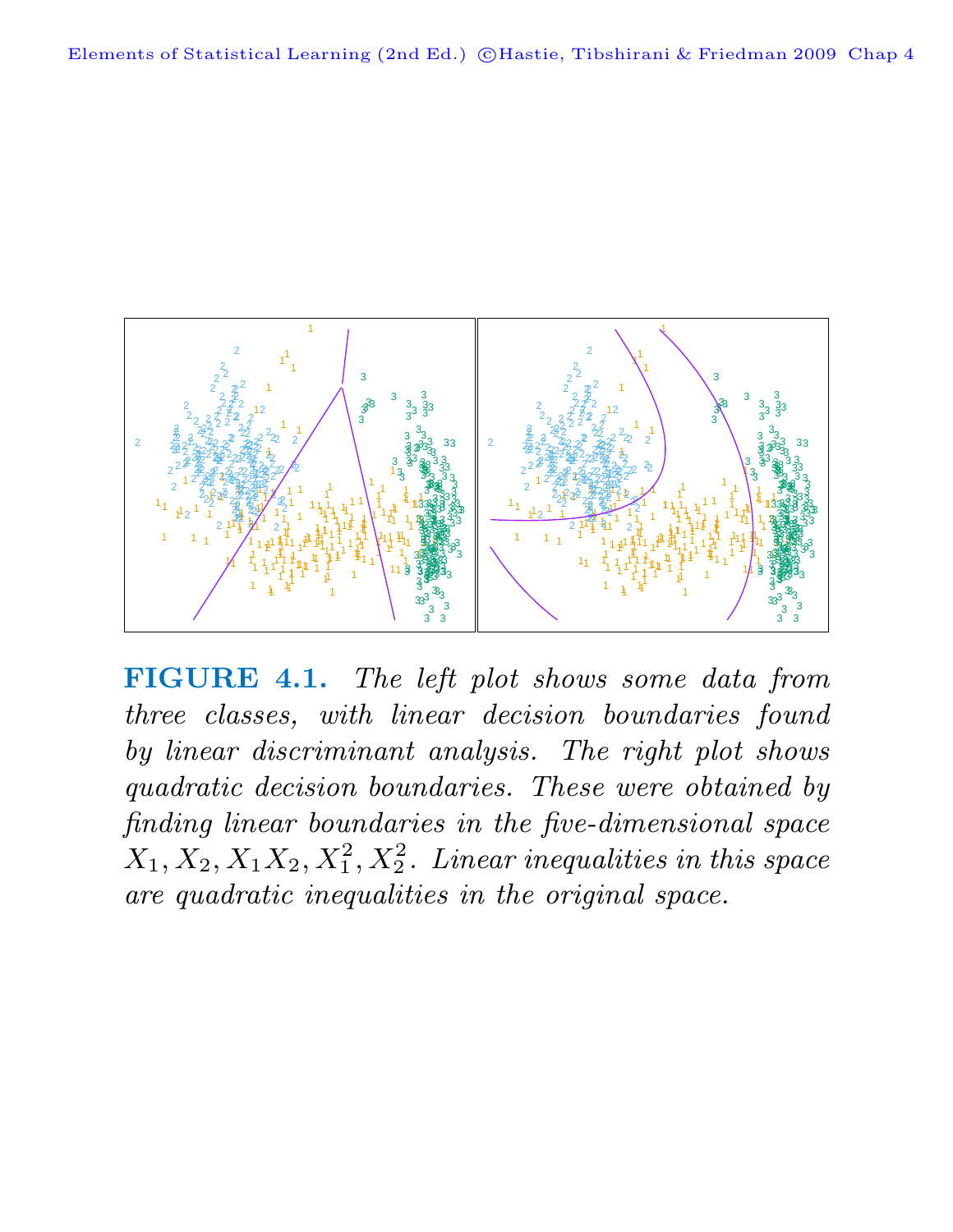

**FIGURE 4.2.** The data come from three classes in  $\mathbb{R}^2$  and are easily separated by linear decision boundaries. The right plot shows the boundaries found by linear discriminant analysis. The left plot shows the boundaries found by linear regression of the indicator response variables. The middle class is completely masked (never dominates).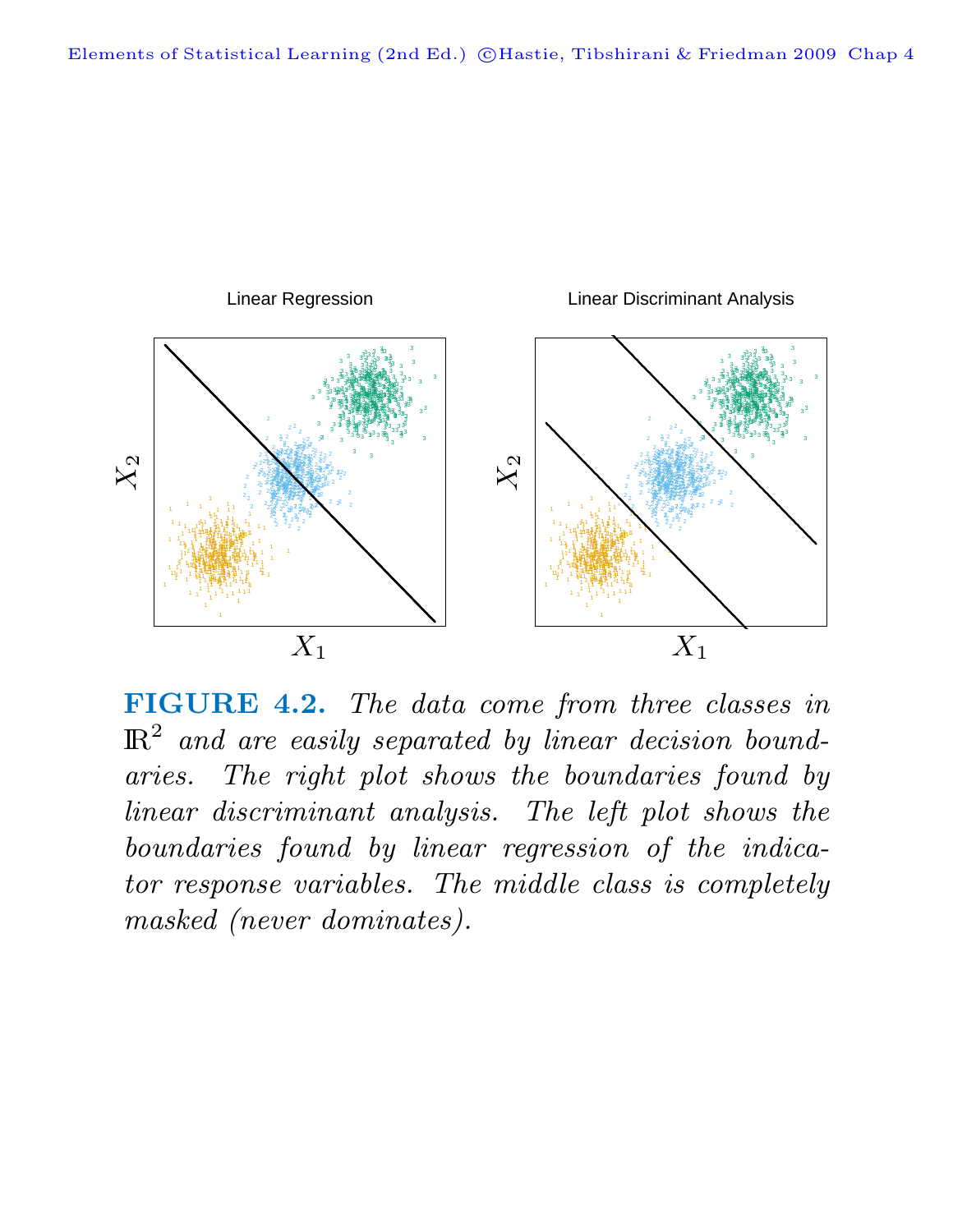

**FIGURE 4.3.** The effects of masking on linear regression in IR for a three-class problem. The rug plot at the base indicates the positions and class membership of each observation. The three curves in each panel are the fitted regressions to the three-class indicator variables; for example, for the blue class,  $y_{blue}$  is 1 for the blue observations, and 0 for the green and orange. The fits are linear and quadratic polynomials. Above each plot is the training error rate. The Bayes error rate is .025 for this problem, as is the LDA error rate.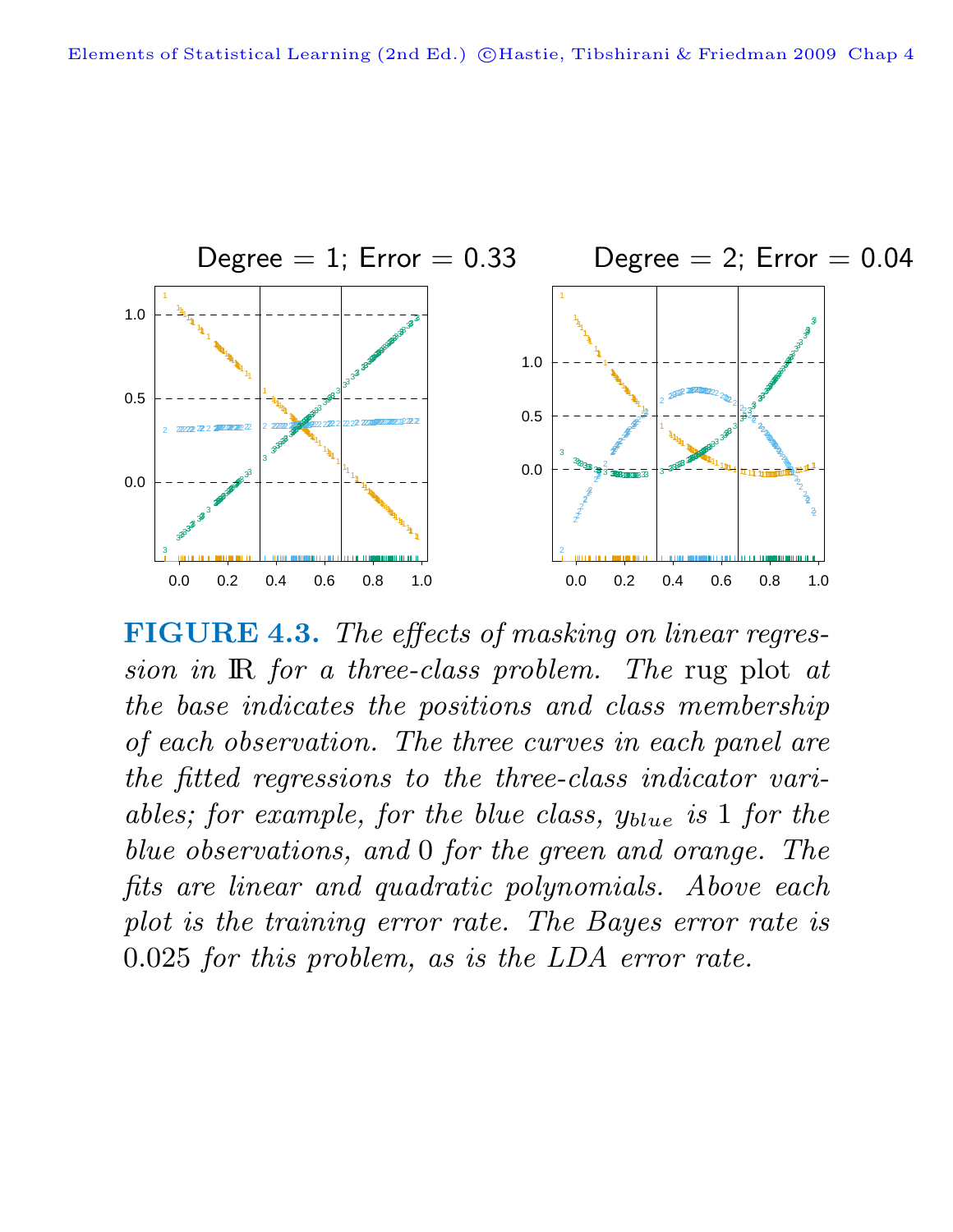

**Linear Discriminant Analysis** 

FIGURE 4.4. A two-dimensional plot of the vowel training data. There are eleven classes with  $X \in \mathbb{R}^{10}$ , and this is the best view in terms of a LDA model (Section  $(4.3.3)$ . The heavy circles are the projected mean vectors for each class. The class overlap is considerable.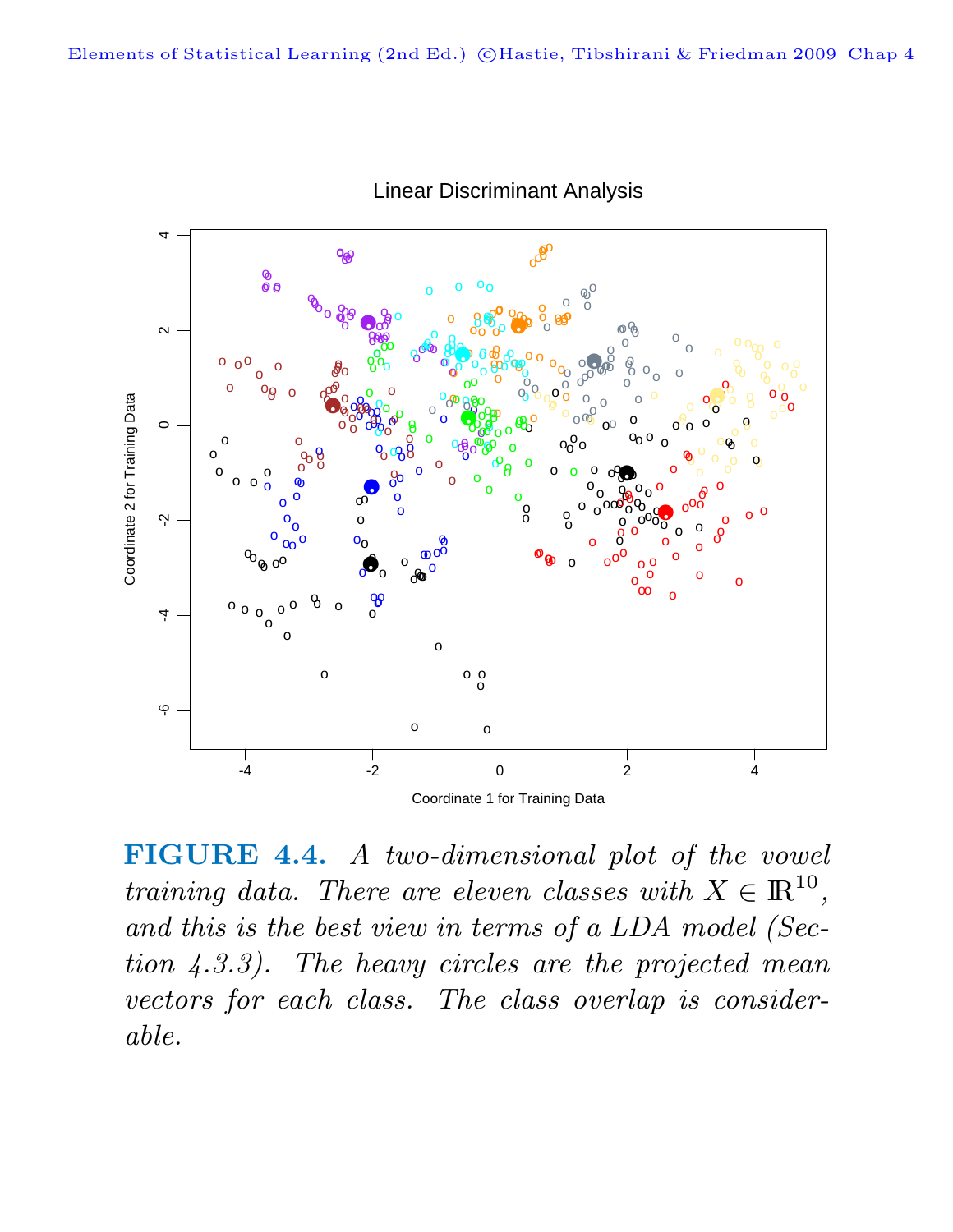

**FIGURE 4.5.** The left panel shows three Gaussian distributions, with the same covariance and different means. Included are the contours of constant density enclosing 95% of the probability in each case. The Bayes decision boundaries between each pair of classes are shown (broken straight lines), and the Bayes decision boundaries separating all three classes are the thicker solid lines (a subset of the former). On the right we see a sample of 30 drawn from each Gaussian distribution, and the fitted LDA decision boundaries.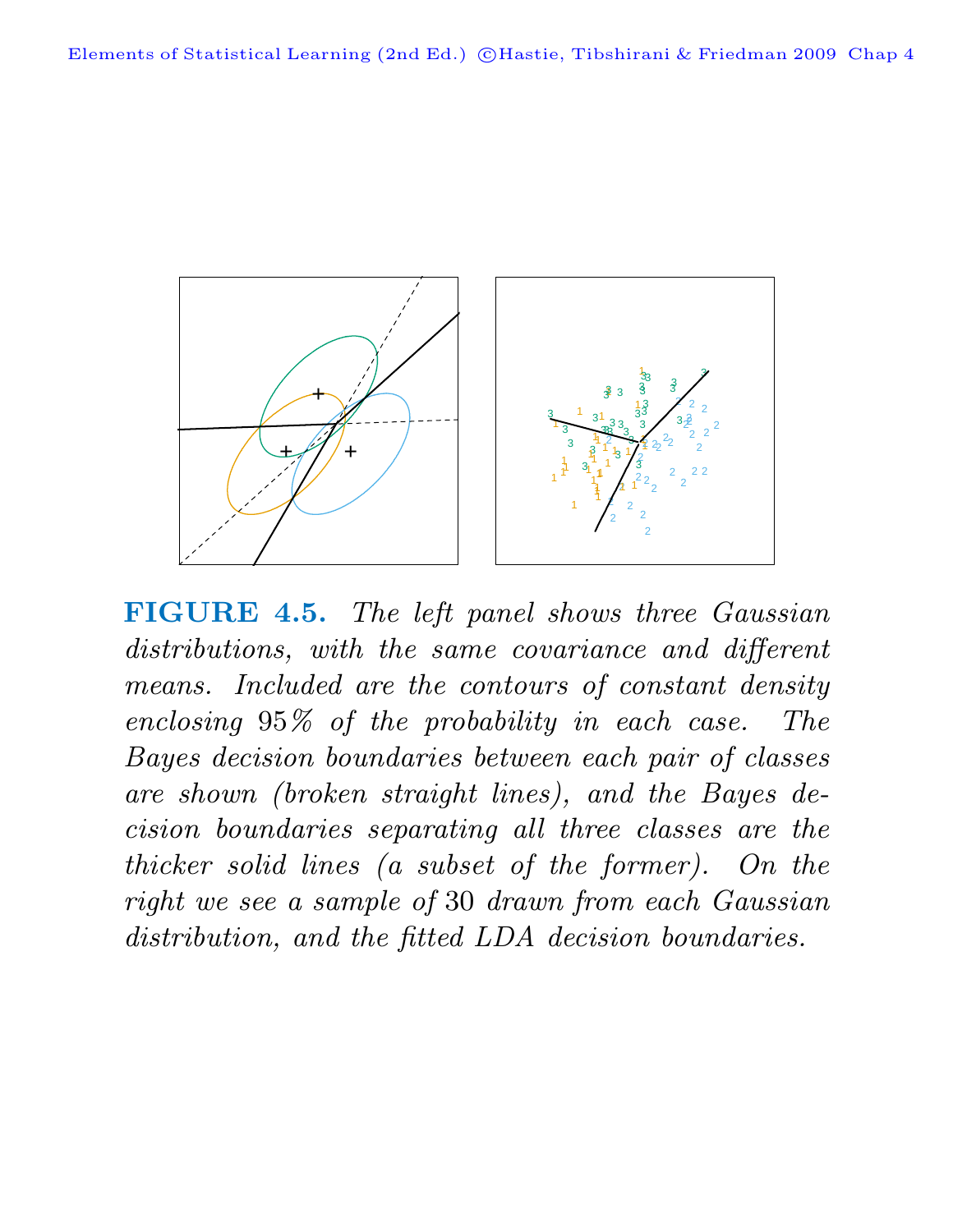

**FIGURE 4.6.** Two methods for fitting quadratic boundaries. The left plot shows the quadratic decision boundaries for the data in Figure 4.1 (obtained using LDA in the five-dimensional space  $X_1, X_2, X_1X_2, X_1^2, X_2^2$ ). The right plot shows the quadratic decision boundaries found by QDA. The differences are small, as is usually the case.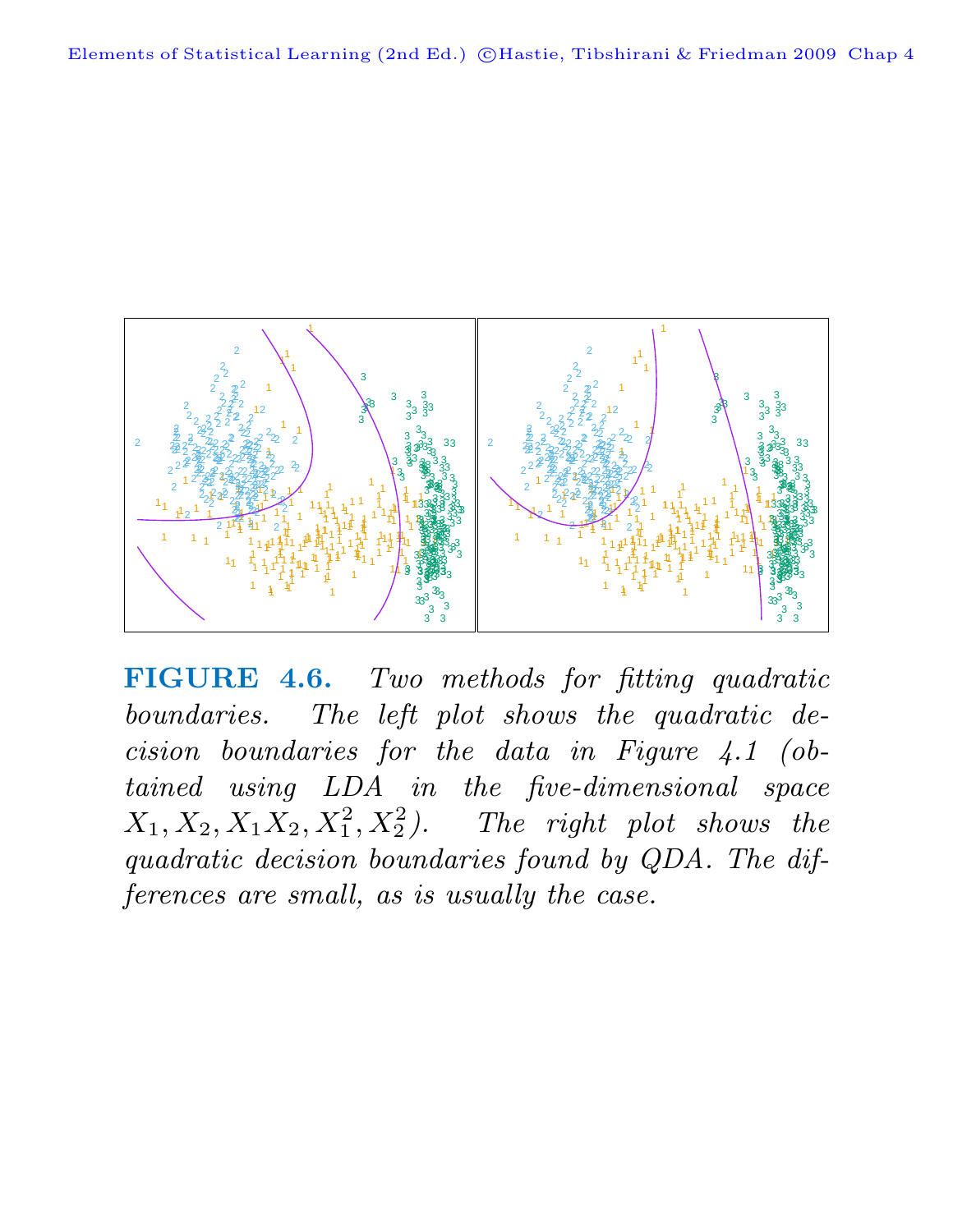

Regularized Discriminant Analysis on the Vowel Data

**FIGURE 4.7.** Test and training errors for the vowel data, using regularized discriminant analysis with a series of values of  $\alpha \in [0,1]$ . The optimum for the test data occurs around  $\alpha = 0.9$ , close to quadratic discriminant analysis.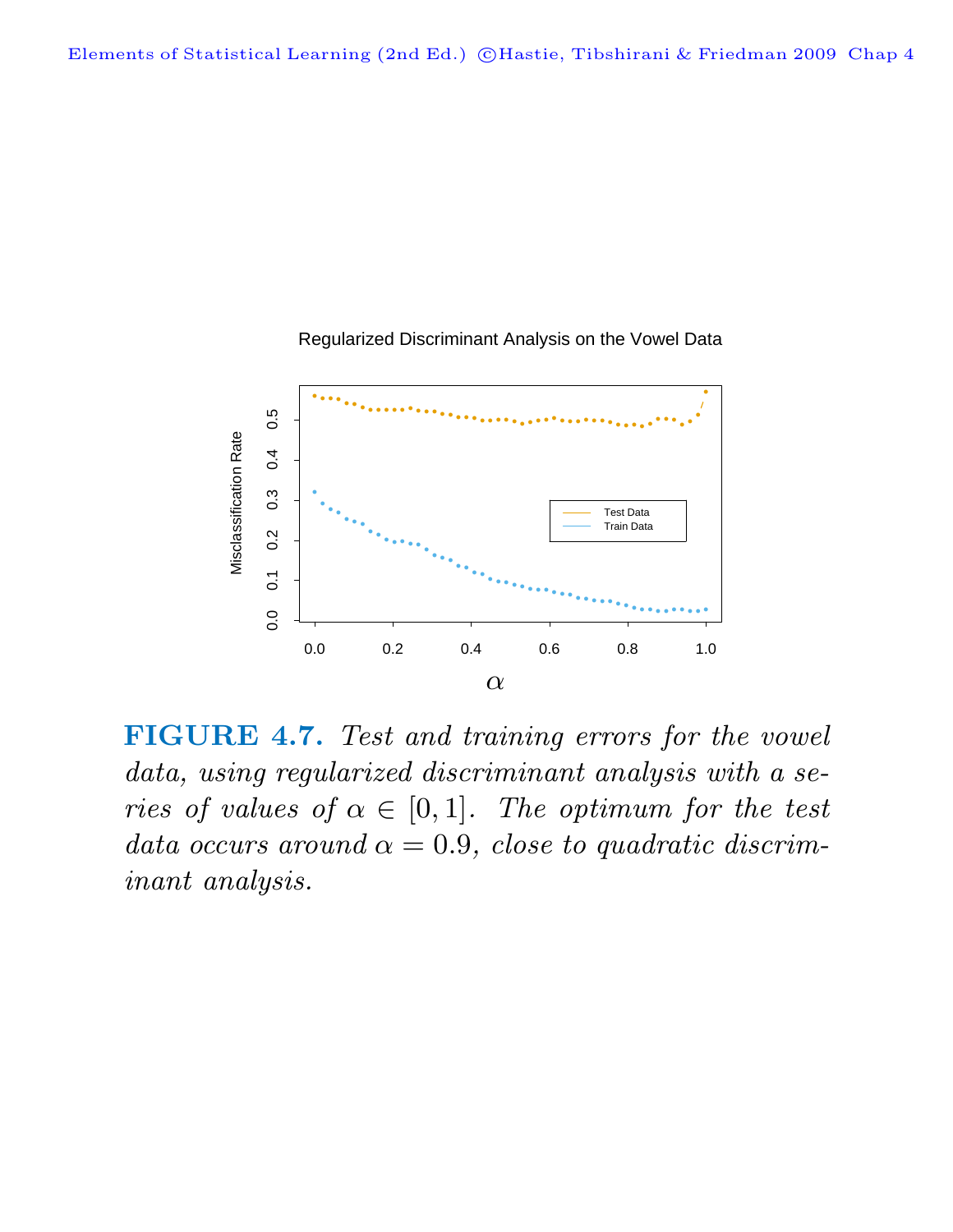

**Linear Discriminant Analysis** 

FIGURE 4.8. Four projections onto pairs of canonical variates. Notice that as the rank of the canonical variates increases, the centroids become less spread out. In the lower right panel they appear to be superimposed, and the classes most confused.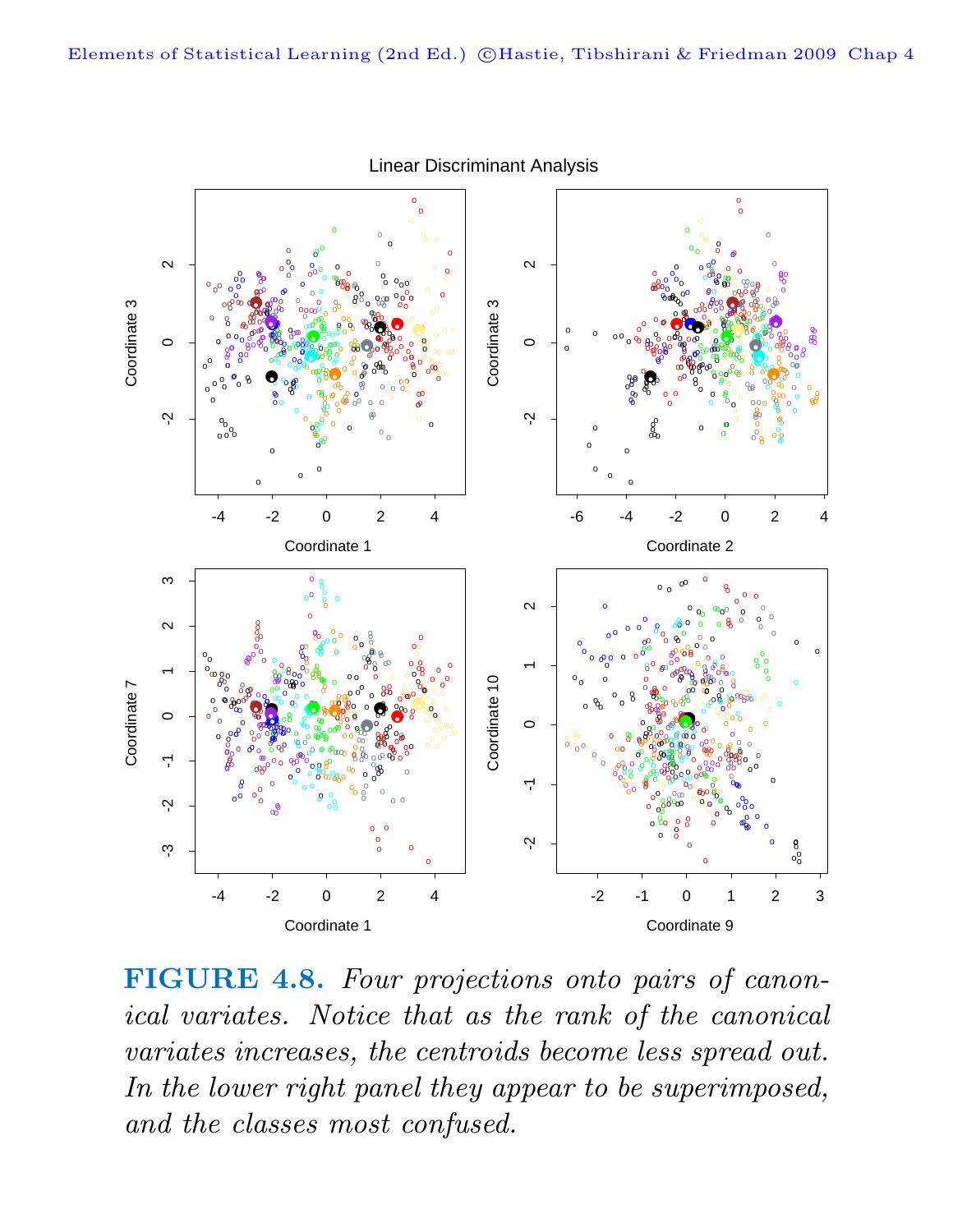

**FIGURE 4.9.** Although the line joining the centroids defines the direction of greatest centroid spread, the projected data overlap because of the covariance (left panel). The discriminant direction minimizes this overlap for Gaussian data (right panel).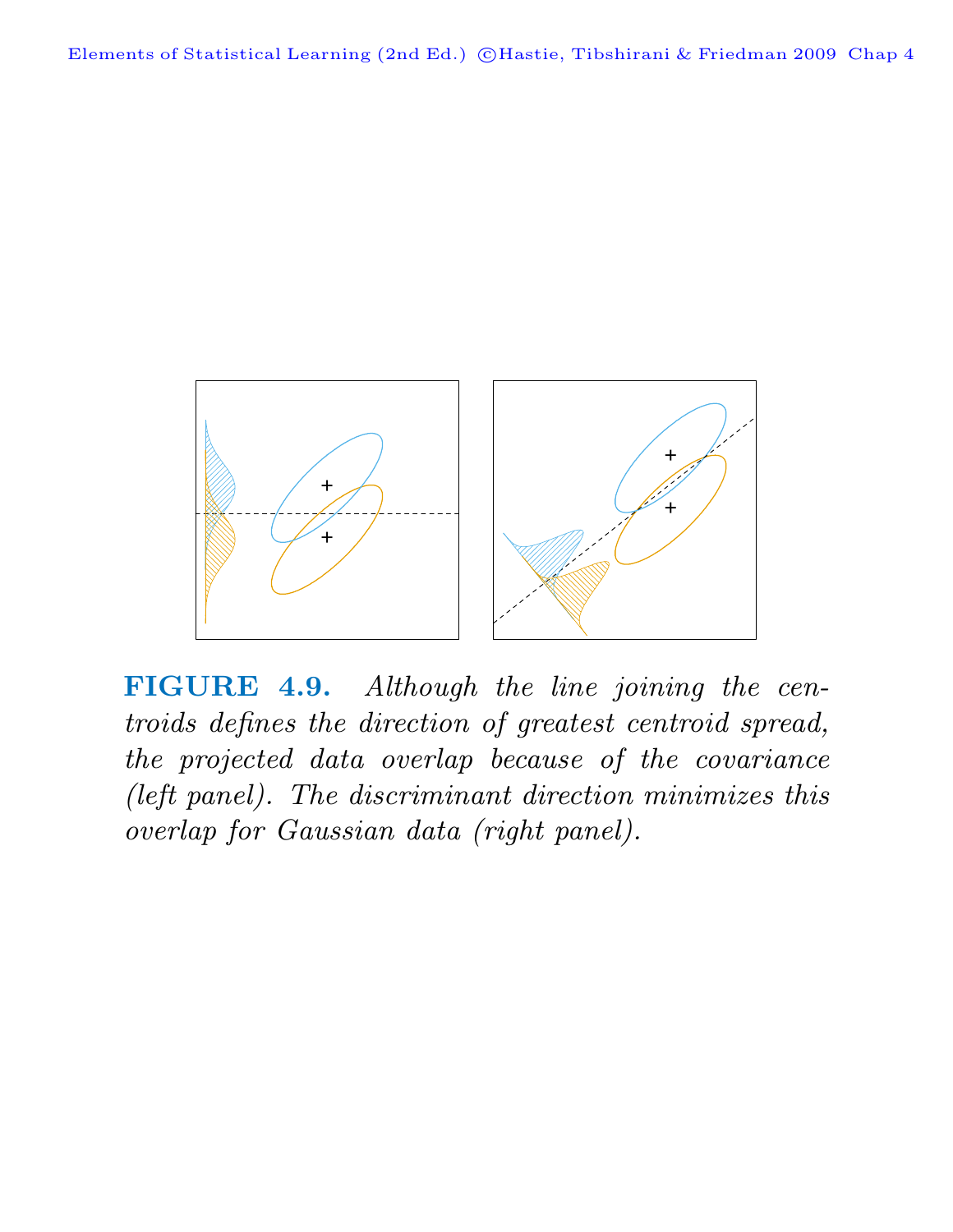

LDA and Dimension Reduction on the Vowel Data

**FIGURE 4.10.** Training and test error rates for the vowel data, as a function of the dimension of the discriminant subspace. In this case the best error rate is for dimension 2. Figure 4.11 shows the decision boundaries in this space.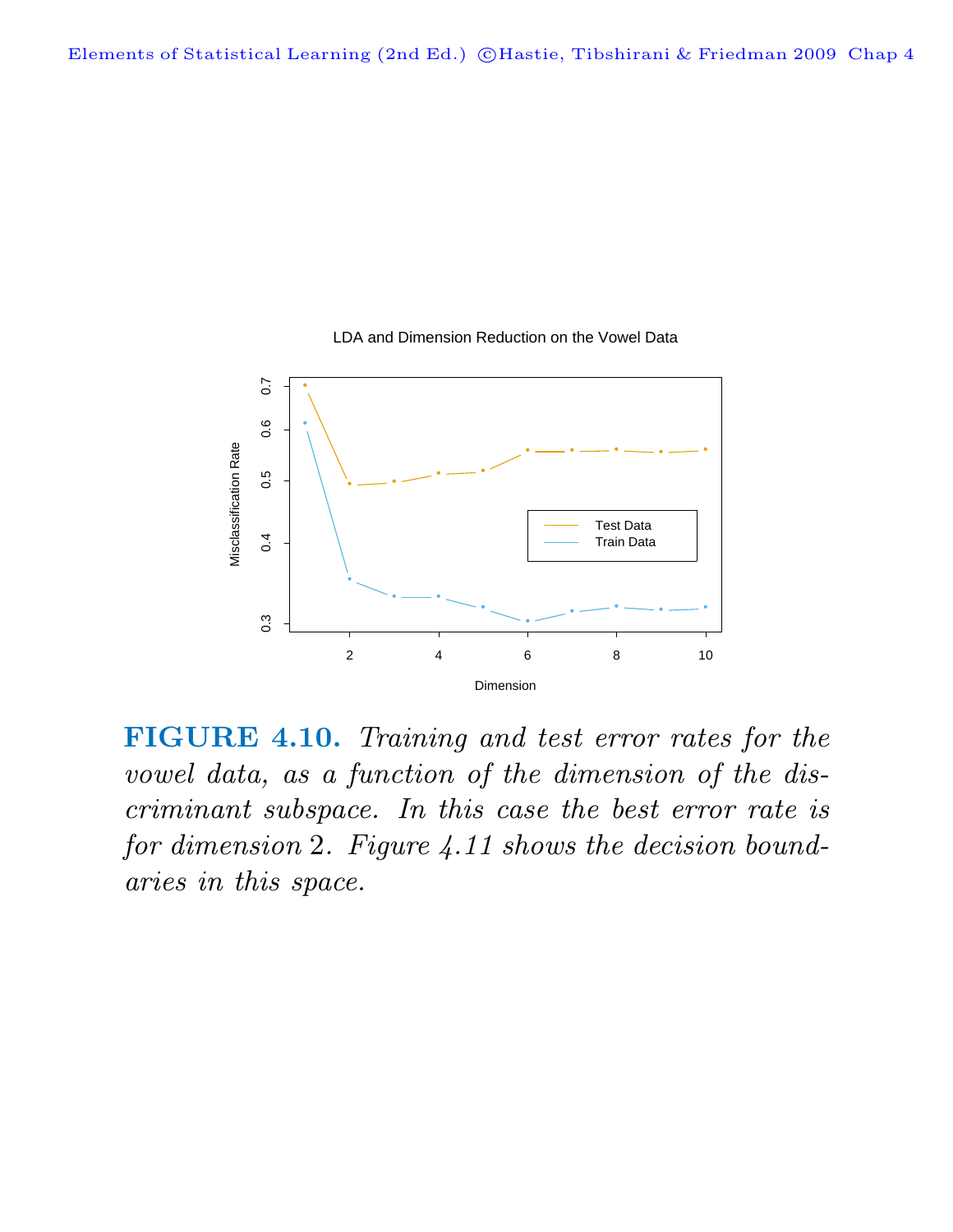

Classification in Reduced Subspace

Canonical Coordinate 1

**FIGURE 4.11.** Decision boundaries for the vowel training data, in the two-dimensional subspace spanned by the first two canonical variates. Note that in any higher-dimensional subspace, the decision boundaries are higher-dimensional affine planes, and could not be represented as lines.

Canonical Coordinate 2 Canonical Coordinate 2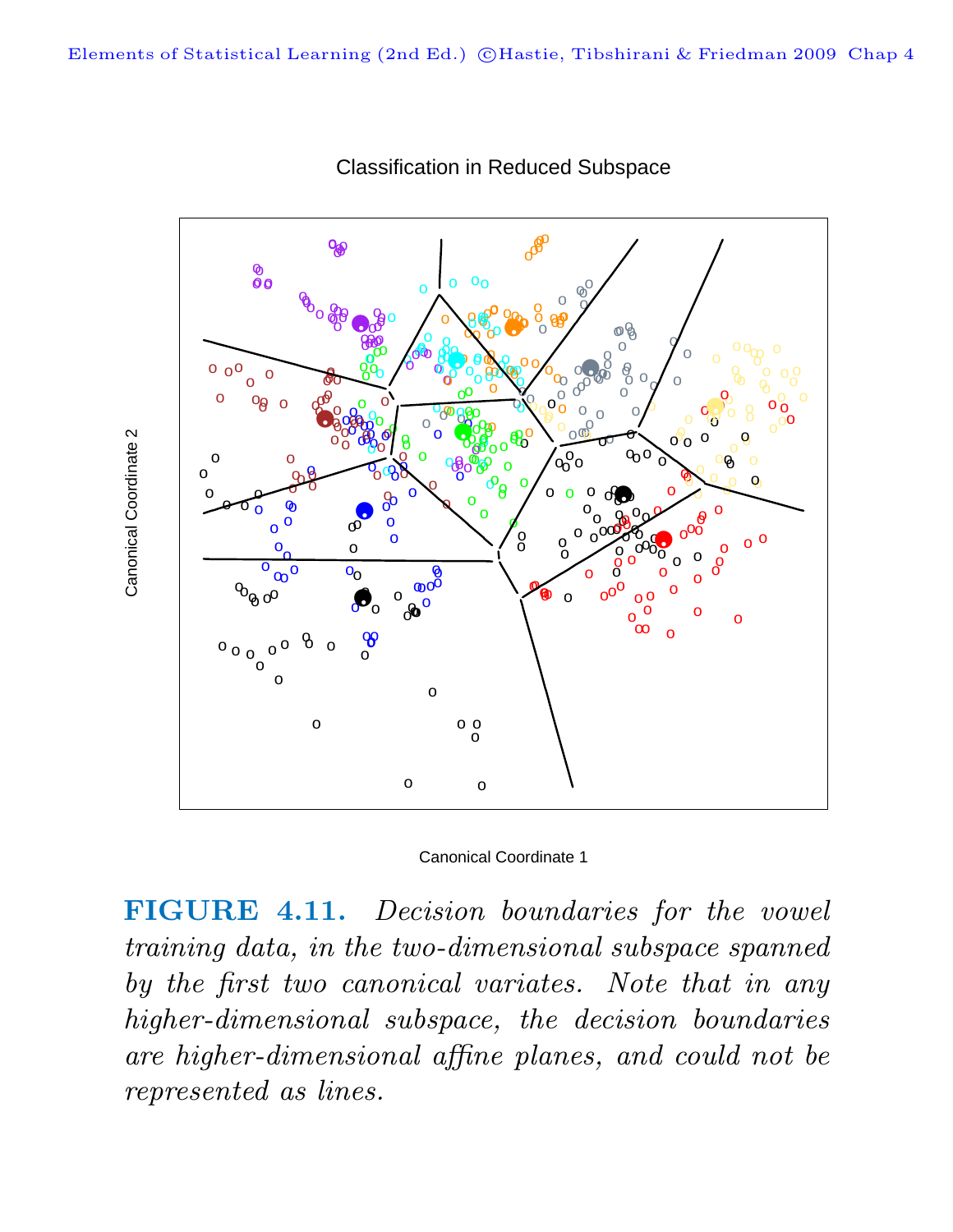

FIGURE 4.12. A scatterplot matrix of the South African heart disease data. Each plot shows a pair of risk factors, and the cases and controls are color coded (red is a case). The variable family history of heart disease (famhist) is binary (yes or no).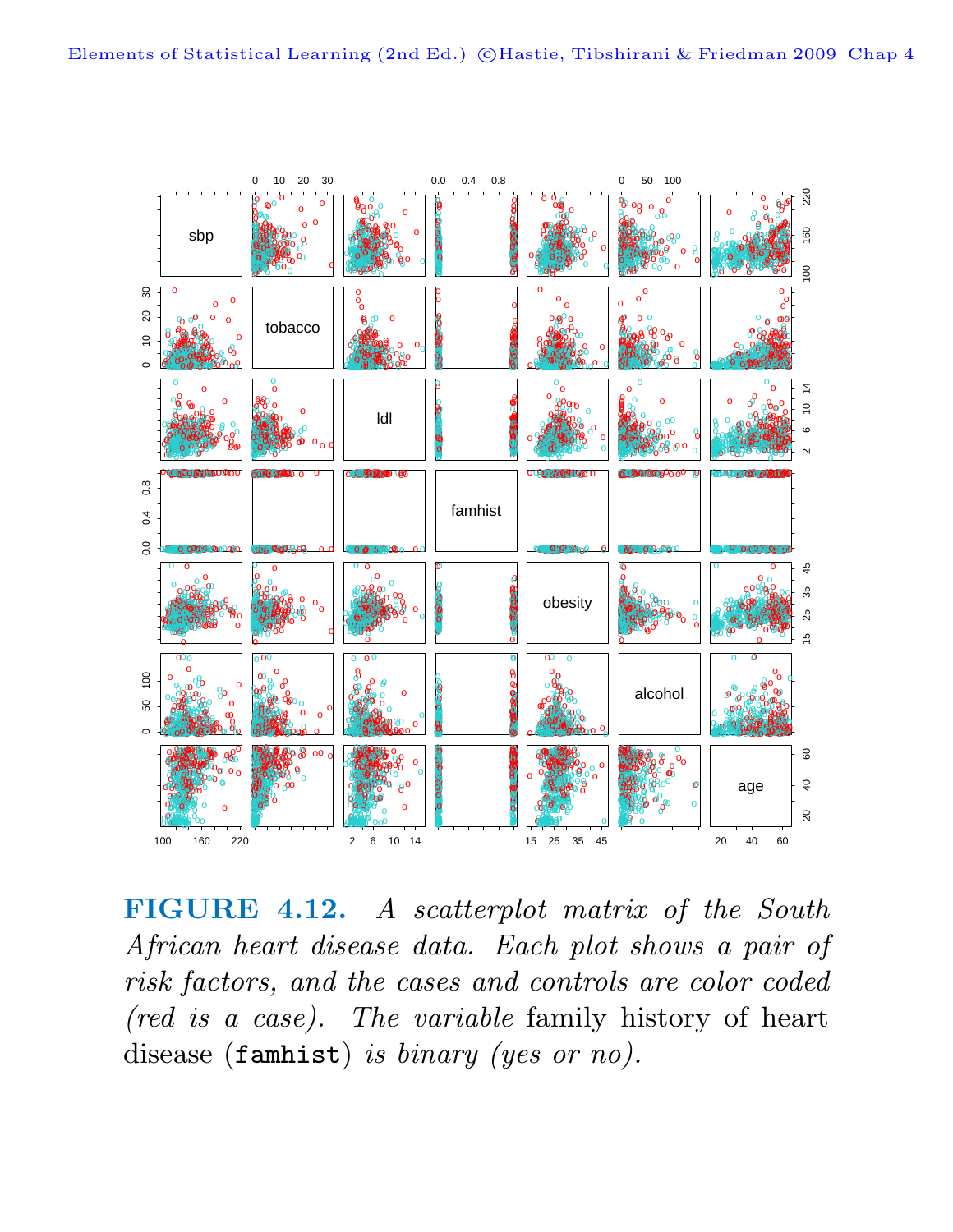

**FIGURE 4.13.**  $L_1$  regularized logistic regression coefficients for the South African heart disease data, plotted as a function of the  $L_1$  norm. The variables were all standardized to have unit variance. The profiles are computed exactly at each of the plotted points.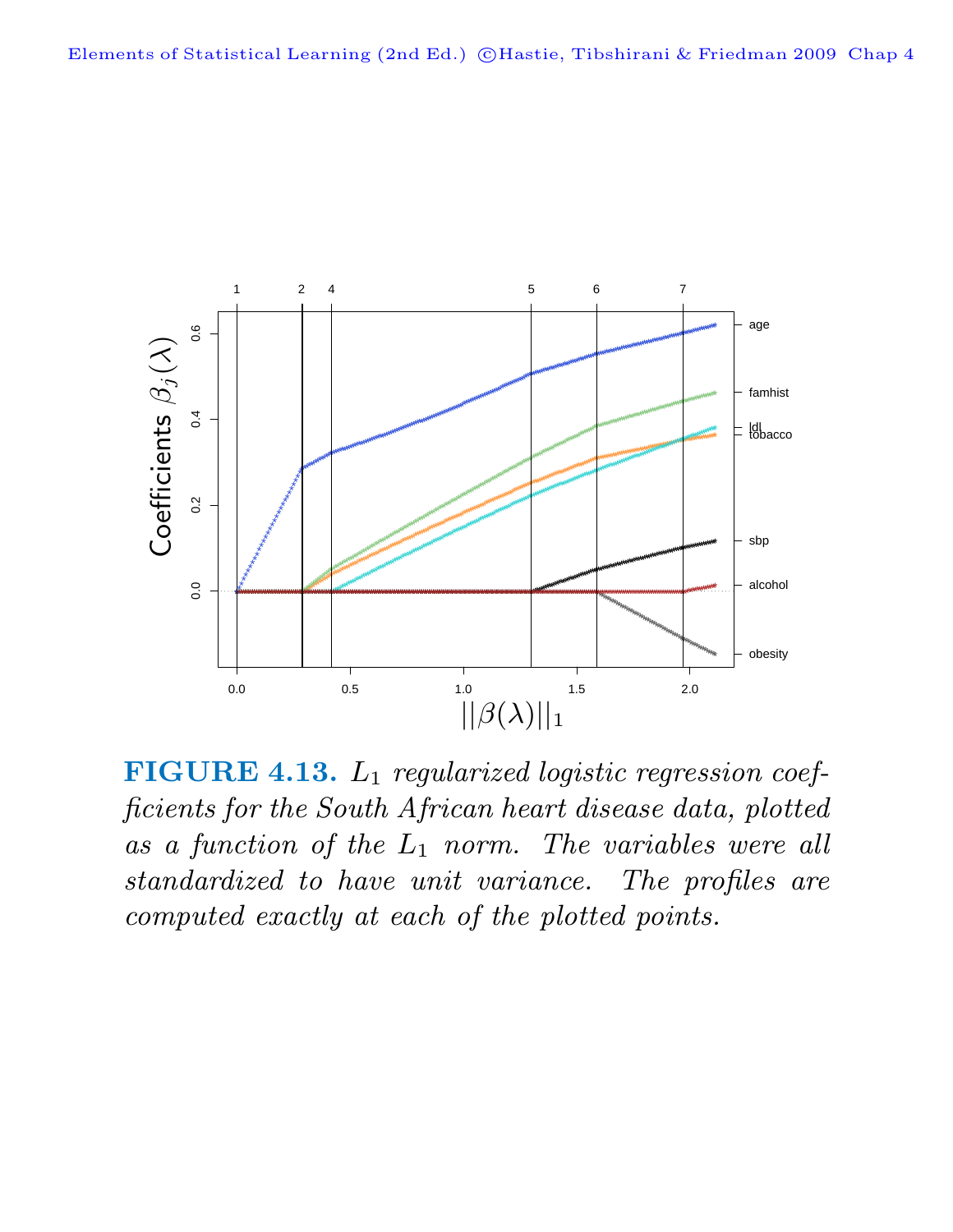

**FIGURE 4.14.** A toy example with two classes separable by a hyperplane. The orange line is the least squares solution, which misclassifies one of the training points. Also shown are two blue separating hyperplanes found by the perceptron learning algorithm with different random starts.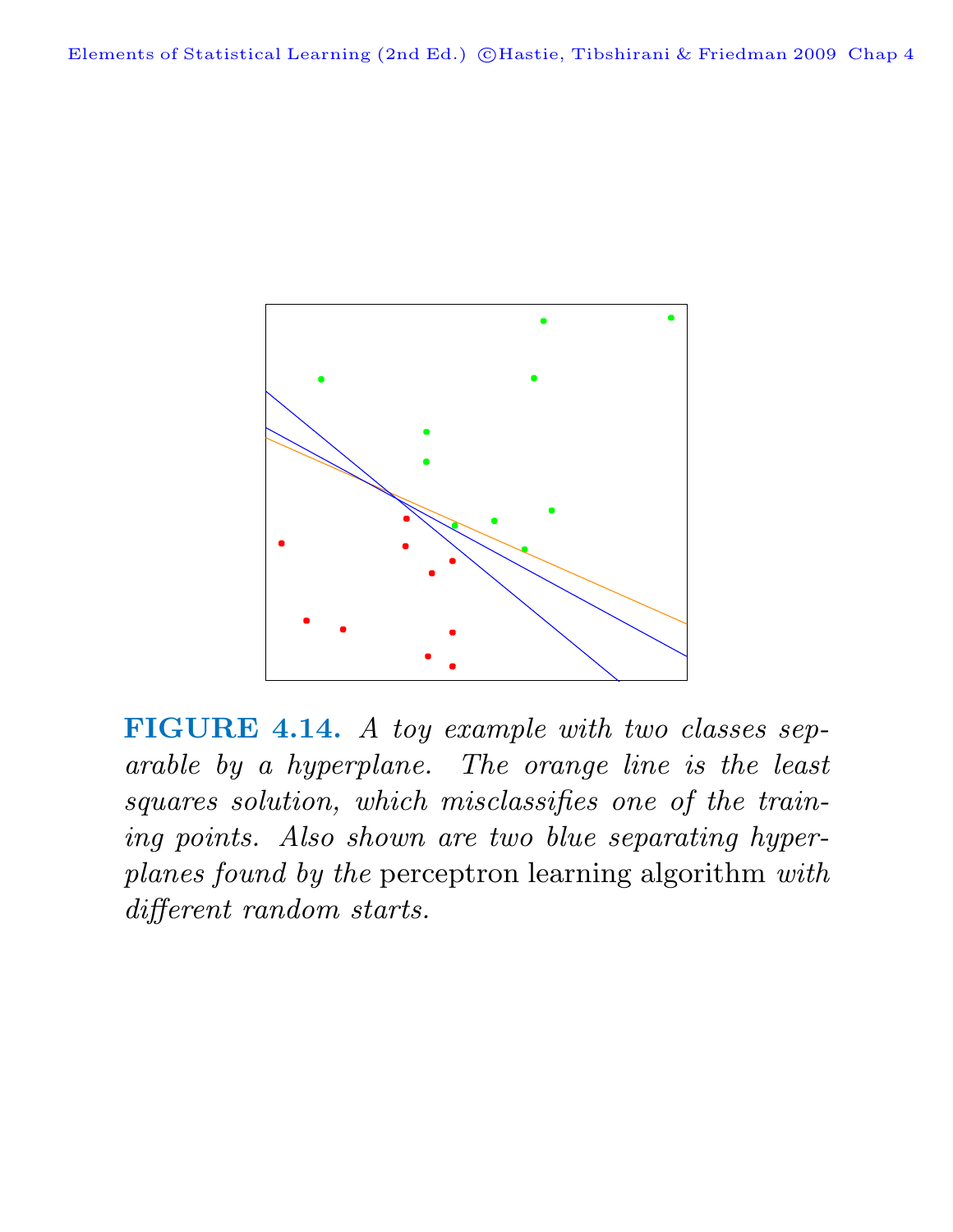Elements of Statistical Learning (2nd Ed.) ©Hastie, Tibshirani & Friedman 2009 Chap 4



**FIGURE 4.15.** The linear algebra of a hyperplane (affine set).